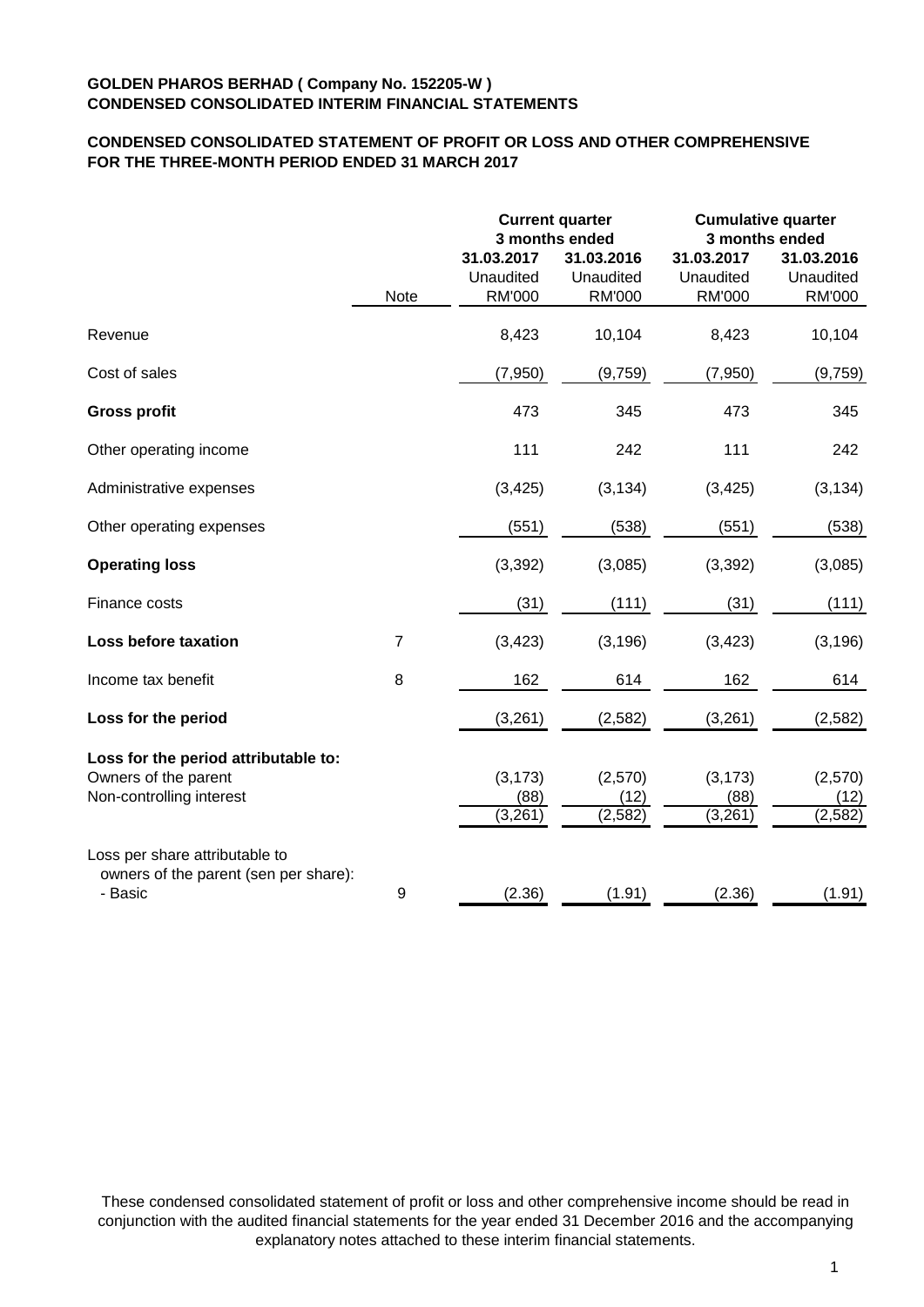# **CONDENSED CONSOLIDATED STATEMENT OF PROFIT OR LOSS AND OTHER COMPREHENSIVE FOR THE THREE-MONTH PERIOD ENDED 31 MARCH 2017 (CONTINUED)**

|                                                                                           |             |                                          | <b>Current quarter</b><br>3 months ended | <b>Cumulative quarter</b><br>3 months ended |                                          |  |
|-------------------------------------------------------------------------------------------|-------------|------------------------------------------|------------------------------------------|---------------------------------------------|------------------------------------------|--|
|                                                                                           | <b>Note</b> | 31.03.2017<br>Unaudited<br><b>RM'000</b> | 31.03.2016<br>Unaudited<br><b>RM'000</b> | 31.03.2017<br>Unaudited<br><b>RM'000</b>    | 31.03.2016<br>Unaudited<br><b>RM'000</b> |  |
| Loss for the period                                                                       |             | (3,261)                                  | (2, 582)                                 | (3,261)                                     | (2,582)                                  |  |
| Other comprehensive income                                                                |             |                                          |                                          |                                             |                                          |  |
| Other comprehensive income to be reclassified<br>to profit or loss in subsequent periods: |             |                                          |                                          |                                             |                                          |  |
| Net gain on available-for-sale ("AFS")<br>financial assets                                |             | 6                                        | 726                                      | 6                                           | 726                                      |  |
| Other comprehensive income for the period,<br>net of tax                                  |             | 6                                        | 726                                      | 6                                           | 726                                      |  |
| Total comprehensive loss for the period,<br>net of tax                                    |             | (3,255)                                  | (1, 856)                                 | (3,255)                                     | (1,856)                                  |  |
| Total comprehensive loss for the period,<br>attributable to:                              |             |                                          |                                          |                                             |                                          |  |
| Owners of the parent<br>Non-controlling interest                                          |             | (3, 167)<br>(88)<br>(3, 255)             | (1, 844)<br>(12)<br>(1, 856)             | (3, 167)<br>(88)<br>(3,255)                 | (1, 844)<br>(12)<br>(1, 856)             |  |
|                                                                                           |             |                                          |                                          |                                             |                                          |  |

These condensed consolidated statement of profit or loss and other comprehensive income should be read in conjunction with the audited financial statements for the year ended 31 December 2016 and the accompanying explanatory notes attached to these interim financial statements.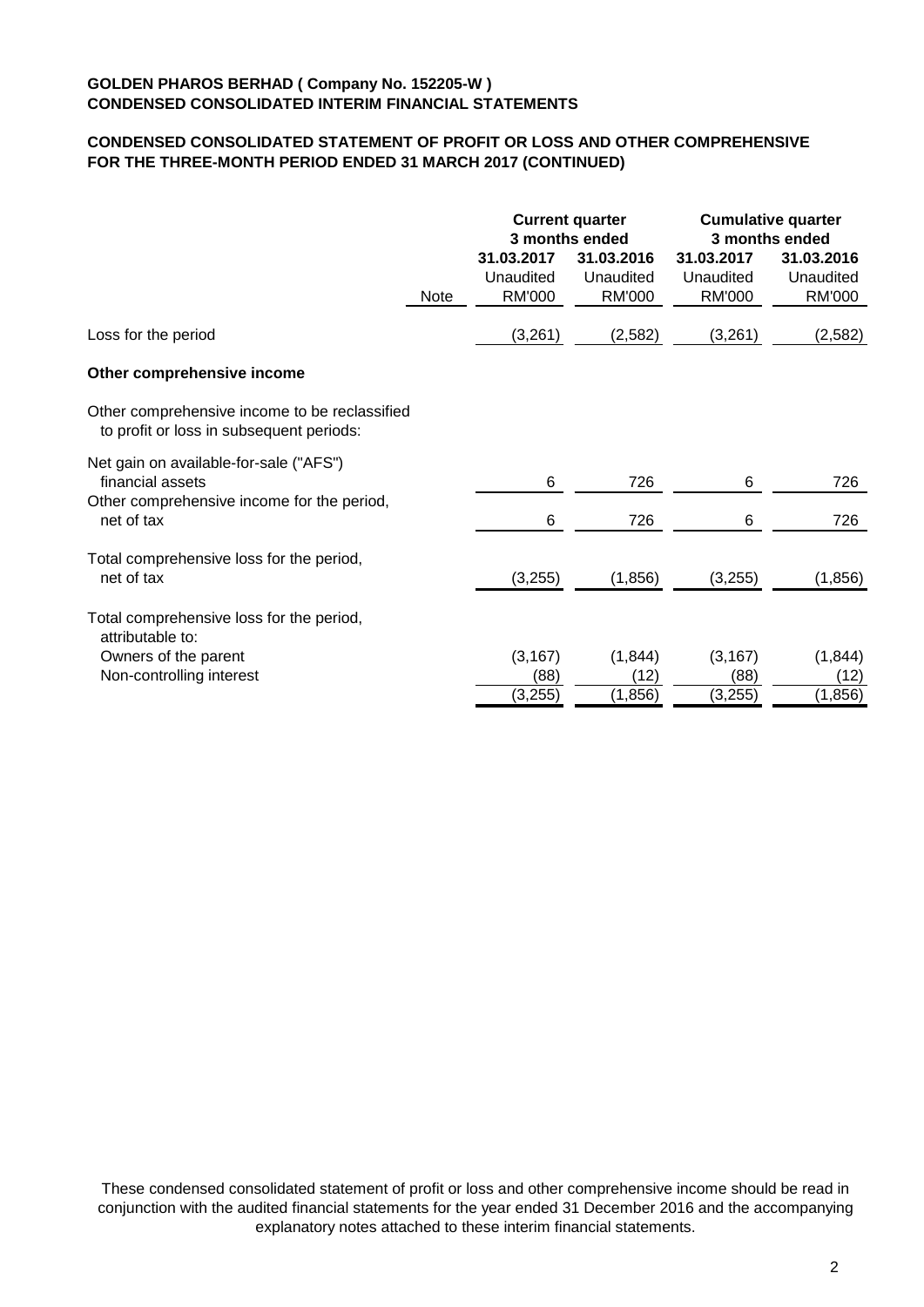## **CONDENSED CONSOLIDATED STATEMENT OF FINANCIAL POSITION AS AT 31 MARCH 2017**

|                                                                     | Note | 31.03.2017<br>Unaudited<br>RM'000 | 31.12.2016<br>Audited<br><b>RM'000</b> |
|---------------------------------------------------------------------|------|-----------------------------------|----------------------------------------|
| <b>Assets</b>                                                       |      |                                   |                                        |
| <b>Non-current assets</b>                                           |      |                                   |                                        |
| Property, plant and equipment                                       | 10   | 53,304                            | 53,432                                 |
| Investment properties                                               |      | 12,229                            | 12,266                                 |
| Goodwill                                                            | 11   |                                   |                                        |
| Investment in associates                                            |      | 1,687                             | 1,687                                  |
| Deferred tax assets                                                 |      | 618                               | 534                                    |
| Investment securities                                               | 12   | 2,952                             | 2,946                                  |
|                                                                     |      | 70,790                            | 70,865                                 |
| <b>Current assets</b>                                               |      |                                   |                                        |
| Inventories                                                         |      | 11,005                            | 7,214                                  |
| Trade and other receivables                                         |      | 20,365                            | 18,863                                 |
| Tax recoverable                                                     |      | 3,741                             | 3,594                                  |
| Cash and bank balances                                              | 13   | 5,398                             | 11,654                                 |
|                                                                     |      | 40,509                            | 41,325                                 |
| <b>Total assets</b>                                                 |      | 111,299                           | 112,190                                |
| <b>Equity and liabilities</b>                                       |      |                                   |                                        |
| Equity attributable to owners of the parents                        |      |                                   |                                        |
| Share capital                                                       | 14   | 67,273                            | 67,273                                 |
| Share premium                                                       | 14   | 625                               | 625                                    |
| Retained earnings                                                   |      | 23,330                            | 26,503                                 |
| Other reserves                                                      |      | (19,945)                          | (19, 951)                              |
| Equity attributable to owners of the parents                        |      | 71,283                            | 74,450                                 |
| Non-controlling interest                                            |      | 350                               | 438                                    |
| <b>Total equity</b>                                                 |      | 71,633                            | 74,888                                 |
| <b>Non-current liabilities</b>                                      |      |                                   |                                        |
| Retirement benefit obligations                                      |      | 8,848                             | 8,927                                  |
| Deferred tax liabilities                                            |      | 79                                | 172                                    |
| Borrowings                                                          | 15   | 1,139                             | 750                                    |
|                                                                     |      | 10,066                            | 9,849                                  |
| <b>Current liabilities</b>                                          |      |                                   |                                        |
| Retirement benefit obligations                                      |      | 298                               | 3                                      |
| <b>Borrowings</b>                                                   | 15   | 1,091                             | 708                                    |
| Trade and other payables                                            |      | 28,211                            | 26,742                                 |
|                                                                     |      | 29,600                            | 27,453                                 |
| <b>Total liabilities</b>                                            |      | 39,666                            | 37,302                                 |
| <b>Total equity and liabilities</b>                                 |      | 111,299                           | 112,190                                |
| Net assets per share attributable to<br>owners of the parent ("RM") |      | 0.53                              | 0.56                                   |
|                                                                     |      |                                   |                                        |

These condensed consolidated statement of financial position should be read in conjunction with the audited financial statements for the year ended 31 December 2016 and the accompanying explanatory notes attached to these interim financial statements.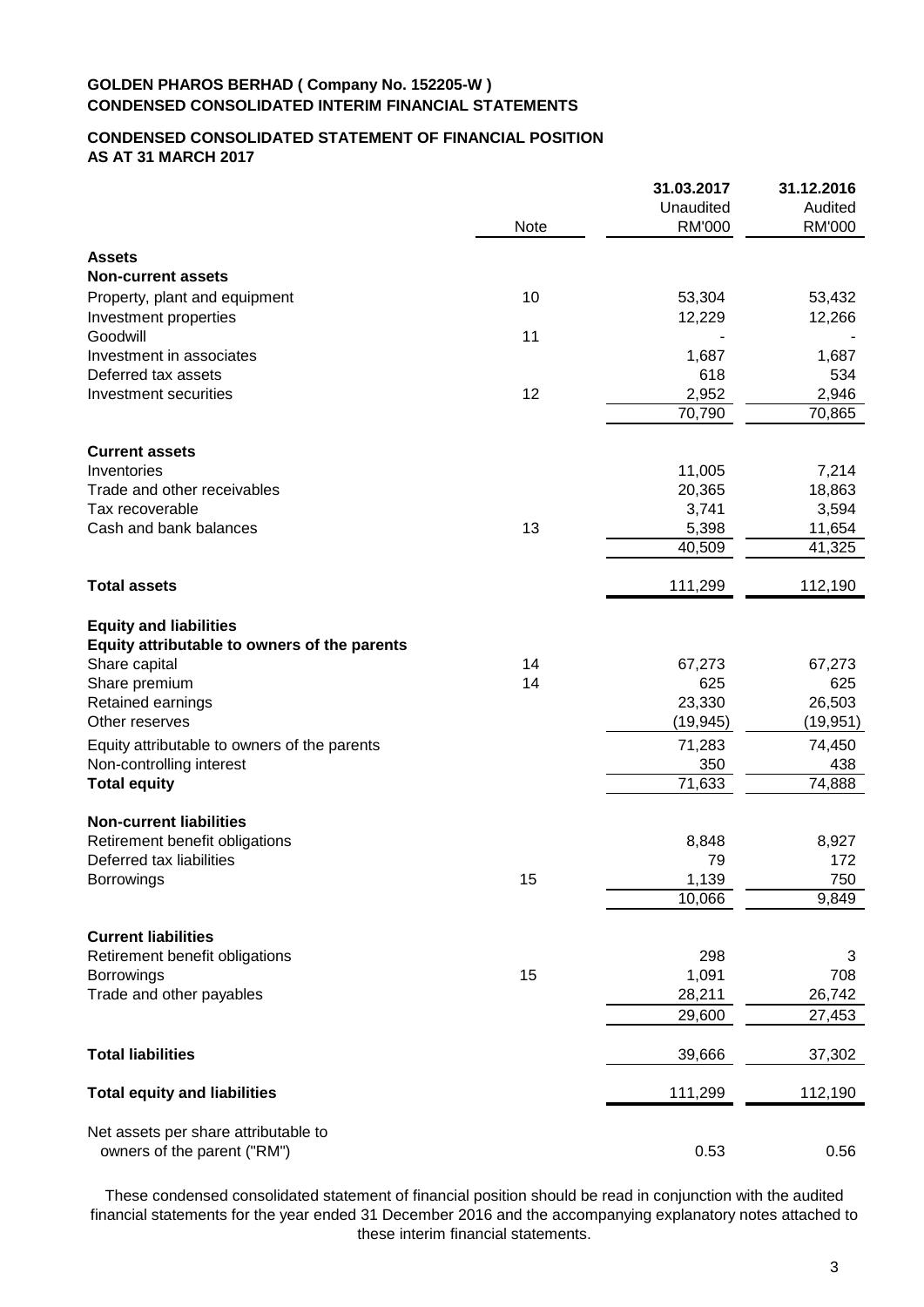#### **CONDENSED CONSOLIDATED STATEMENT OF CHANGES IN EQUITY FOR THE THREE-MONTH PERIOD ENDED 31 MARCH 2017**

|                                                                                        |                                   | Attributable to owners of the parent     |                                          |                                                       |                                                     |                                                             |                                                                                      |                                                              |                                                  |
|----------------------------------------------------------------------------------------|-----------------------------------|------------------------------------------|------------------------------------------|-------------------------------------------------------|-----------------------------------------------------|-------------------------------------------------------------|--------------------------------------------------------------------------------------|--------------------------------------------------------------|--------------------------------------------------|
|                                                                                        |                                   | Non-distributable                        |                                          | <b>Distributable</b>                                  | Non-distributable                                   |                                                             |                                                                                      |                                                              |                                                  |
|                                                                                        | Equity,<br>total<br><b>RM'000</b> | <b>Share</b><br>capital<br><b>RM'000</b> | <b>Share</b><br>premium<br><b>RM'000</b> | <b>Total</b><br>retained<br>earnings<br><b>RM'000</b> | <b>Other</b><br>reserves.<br>total<br><b>RM'000</b> | <b>Fair value</b><br>adjustment<br>reserve<br><b>RM'000</b> | <b>Equity</b><br>contribution<br>from a<br>corporate<br>shareholder<br><b>RM'000</b> | <b>Reserve</b><br>arising<br>from<br>merger<br><b>RM'000</b> | Non-<br>controlling<br>interest<br><b>RM'000</b> |
| Opening balance at 1 January 2017<br>Loss for the period<br>Other comprehensive income | 74,888<br>(3,261)                 | 67,273                                   | 625                                      | 26,503<br>(3, 173)                                    | (19, 951)                                           | 1,505                                                       | 1,262                                                                                | (22, 718)                                                    | 438<br>(88)                                      |
| - Fair value adjustment reserve                                                        | 6                                 |                                          |                                          |                                                       | 6                                                   | 6                                                           |                                                                                      |                                                              |                                                  |
| Total comprehensive income<br>Closing balance at 31 March 2017                         | (3, 255)<br>71,633                | 67,273                                   | 625                                      | (3, 173)<br>23,330                                    | 6<br>(19, 945)                                      | 6<br>1,511                                                  | 1,262                                                                                | (22, 718)                                                    | (88)<br>350                                      |
| Opening balance at 1 January 2016                                                      | 82,728                            | 67,273                                   | 625                                      | 32,055                                                | (17, 225)                                           | 4,231                                                       | ,262                                                                                 | (22, 718)                                                    |                                                  |
| Loss for the period<br>Other comprehensive income                                      | (2, 582)                          |                                          |                                          | (2,570)                                               |                                                     |                                                             |                                                                                      |                                                              | (12)                                             |
| - Fair value adjustment reserve<br>Total comprehensive loss                            | 726<br>(1, 856)                   | $\blacksquare$                           | $\blacksquare$                           | (2,570)                                               | 726<br>$\overline{726}$                             | 726<br>726                                                  | $\overline{\phantom{a}}$                                                             |                                                              | (12)                                             |
| <b>Transaction with owner</b><br>Shares issued for acquisition of a                    |                                   |                                          |                                          |                                                       |                                                     |                                                             |                                                                                      |                                                              |                                                  |
| subsidiary                                                                             | 640                               |                                          |                                          |                                                       |                                                     |                                                             |                                                                                      |                                                              | 640                                              |
| Closing balance at 31 March 2016                                                       | 81,512                            | 67,273                                   | 625                                      | 29,485                                                | (16, 499)                                           | 4,957                                                       | 1,262                                                                                | (22, 718)                                                    | 628                                              |

These condensed consolidated statement of changes in equity should be read in conjunction with the audited financial statements for the year ended 31 December 2016 and the accompanying explanatory notes attached to these interim financial statements.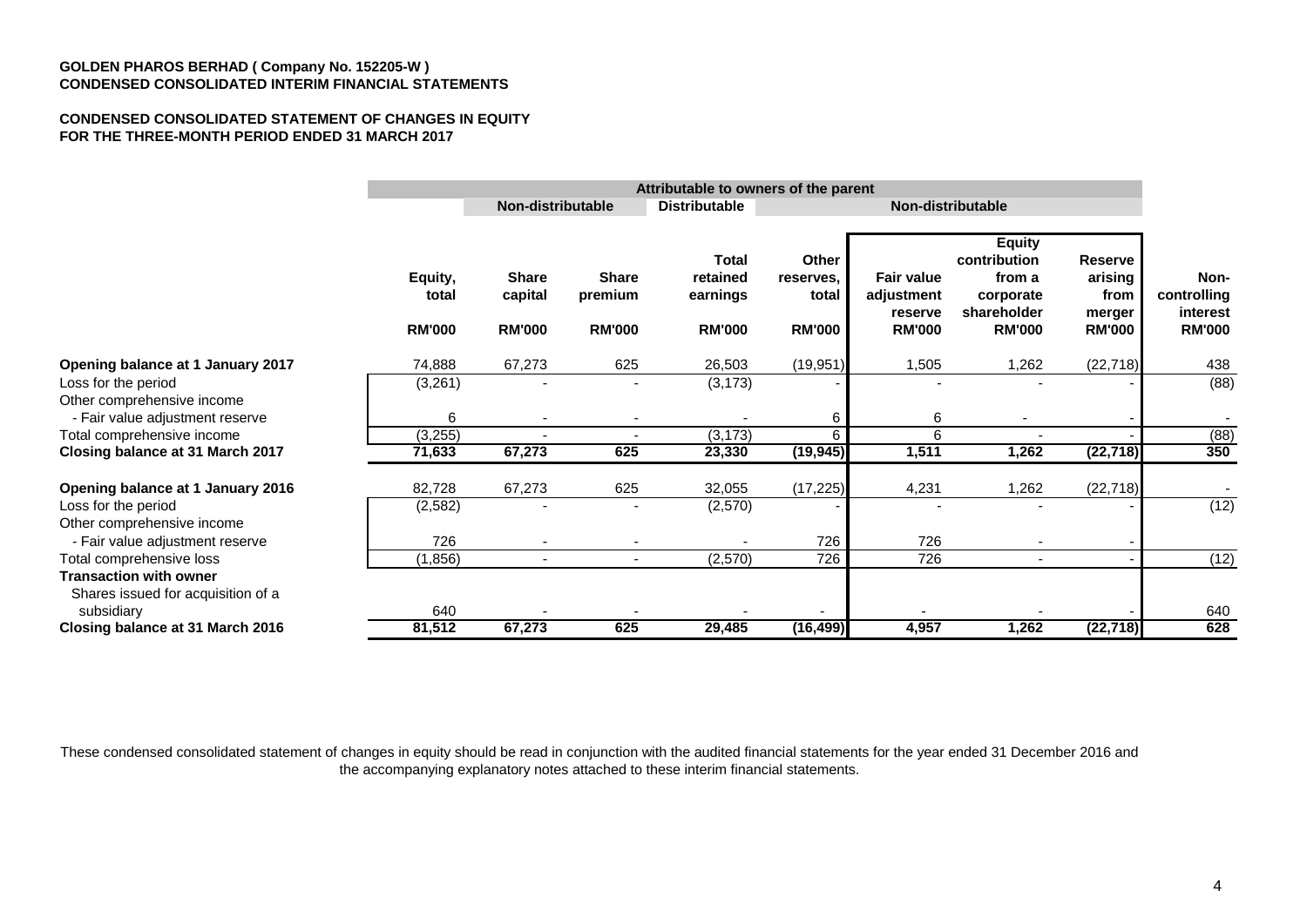# **CONDENSED CONSOLIDATED STATEMENT OF CASH FLOWS FOR THE THREE-MONTH PERIOD ENDED 31 MARCH 2017**

|                                                         |                | 3 months ended |               |  |
|---------------------------------------------------------|----------------|----------------|---------------|--|
|                                                         |                | 31.03.2017     | 31.03.2016    |  |
|                                                         |                | Unaudited      | Unaudited     |  |
|                                                         | Note           | <b>RM'000</b>  | <b>RM'000</b> |  |
| <b>Operating activities</b>                             |                |                |               |  |
| Loss before tax                                         |                | (3, 423)       | (3, 196)      |  |
| Adjustments for:                                        |                |                |               |  |
| Interest income                                         | 7              | (30)           | (61)          |  |
| Dividend income                                         | $\overline{7}$ |                | (35)          |  |
| Interest expenses                                       | 7              | 31             | 111           |  |
| Gain on disposal of property, plant and equipment       | 7              | (23)           | (78)          |  |
| Depreciation of property, plant and equipment           | 7              | 972            | 1,046         |  |
| Provision for retirement benefits                       | 7              | 229            | 208           |  |
| Reversal of provision for short-term accumulating       |                |                |               |  |
| compensated absences                                    | $\overline{7}$ | (18)           | (17)          |  |
| Total adjustments                                       |                | 1,161          | 1,174         |  |
| Operating cash flows before changes in working capital  |                | (2, 262)       | (2,022)       |  |
| Changes in working capital                              |                |                |               |  |
| Increase in inventories                                 |                | (3,791)        | (1, 474)      |  |
| Increase in trade and other receivables                 |                | (1,662)        | (998)         |  |
| Increase/(decrease) in trade and other payables         |                | 1,751          | (532)         |  |
| Total changes in working capital                        |                | (3,702)        | (3,004)       |  |
| Interest paid                                           |                | (31)           | (41)          |  |
| Income taxes (paid)/refund                              |                | (193)          | 39            |  |
| Retirement benefits paid                                |                | (13)           | (90)          |  |
| Total changes in working capital                        |                | (237)          | (92)          |  |
| Net cash flows used in operating activities             |                | (6, 201)       | (5, 118)      |  |
| <b>Investing activities</b>                             |                |                |               |  |
| Purchase of property, plant and equipment               | 10             | (227)          | (619)         |  |
| Proceeds from disposal of property, plant and equipment |                | 23             | 159           |  |
| Placement of deposit in licensed bank                   |                | (20)           |               |  |
| Net cash outflow on acquisition of a subsidiary         |                |                | (960)         |  |
| Dividend received                                       |                |                | 35            |  |
| Interest received                                       |                | 30             | 61            |  |
| Net cash flows used in investing activities             |                | (194)          | (1, 324)      |  |
| <b>Financing activities</b>                             |                |                |               |  |
| Proceeds from issuance of ordinary shares               |                |                | 1,600         |  |
| Drawdowns from borrowings                               |                | 206            | 419           |  |
| Repayment of borrowings                                 |                | (361)          | (722)         |  |
| Net cash flows from/(used in) financing activities      |                | (155)          | 1,297         |  |
| Net decrease in cash and cash equivalents               |                | (6, 550)       | (5, 145)      |  |
| Cash and cash equivalents at 1 January                  |                | 9,608          | 17,477        |  |
| Cash and cash equivalents at 31 December                |                | 3,058          | 12,332        |  |

These condensed consolidated statement of cash flows should be read in conjunction with the audited financial statements for the year ended 31 December 2016 and the accompanying explanatory notes attached to these interim financial statements.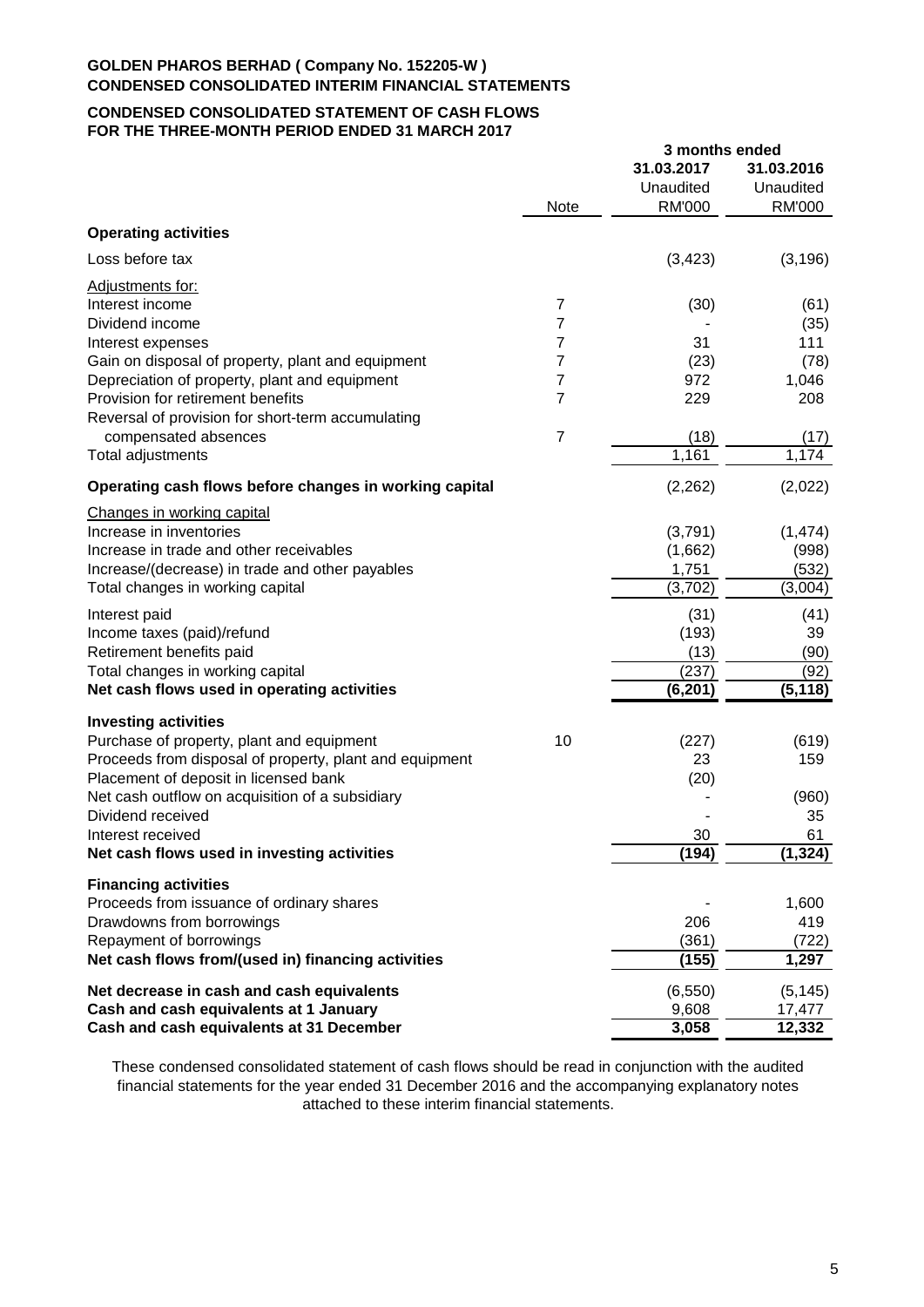### **1. Corporate information**

Golden Pharos Berhad is a public limited liability company incorporated and domiciled in Malaysia, and is listed on Bursa Malaysia Securities Berhad.

### **2. Basis of preparation**

The condensed financial statements are unaudited and have been prepared in accordance with IAS 34, MFRS 134, *Interim Financial Reporting* and paragraph 9.22 of Bursa Malaysia Securities Berhad's Main Market Listing Requirements. They should also be read in conjunction with the financial statements of the Group for the year ended 31 December 2016 and the accompanying notes attached to the unaudited condensed consolidated financial statements.

### **3. Significant accounting policies**

The significant accounting policies adopted are consistent with those of the audited financial statements for the year ended 31 December 2016, except for the adoption of the following new and revised MFRS, and Amendments (collectively referred to as "pronouncements") which are applicable to its financial statements and are relevant to its operations:-

### (i) Adoption of standards

# **Effective for annual periods beginning on or after 1 January 2017**

MFRS 107 Disclosures Initiatives (Amendments to MFRS 107) MFRS 112 Recognition of Deferred Tax for Unrealised Losses (Amendments to MFRS 112)

#### **Effective for annual periods beginning on or after 1 January 2018**

MFRS 2 Classification and Measurement of Share-based Payment Transactions (Amendments to MFRS 2) MFRS 15 Revenue from Contracts with Customers MFRS 9 Financial Instruments

#### **Effective for annual periods beginning on or after 1 July 2019** MFRS 16 Leases

The adoption of the above pronouncements does not have significant financial impact to the Group's consolidated financial statements of the current quarter.

## **4. Changes in estimates**

There were no significant changes in estimates that have had a material effect in the current interim results.

#### **5. Seasonality of operations**

During the quarter under review, the Group's principal business operations were adversely affected by the seasonal or cyclical factors such as rainy season.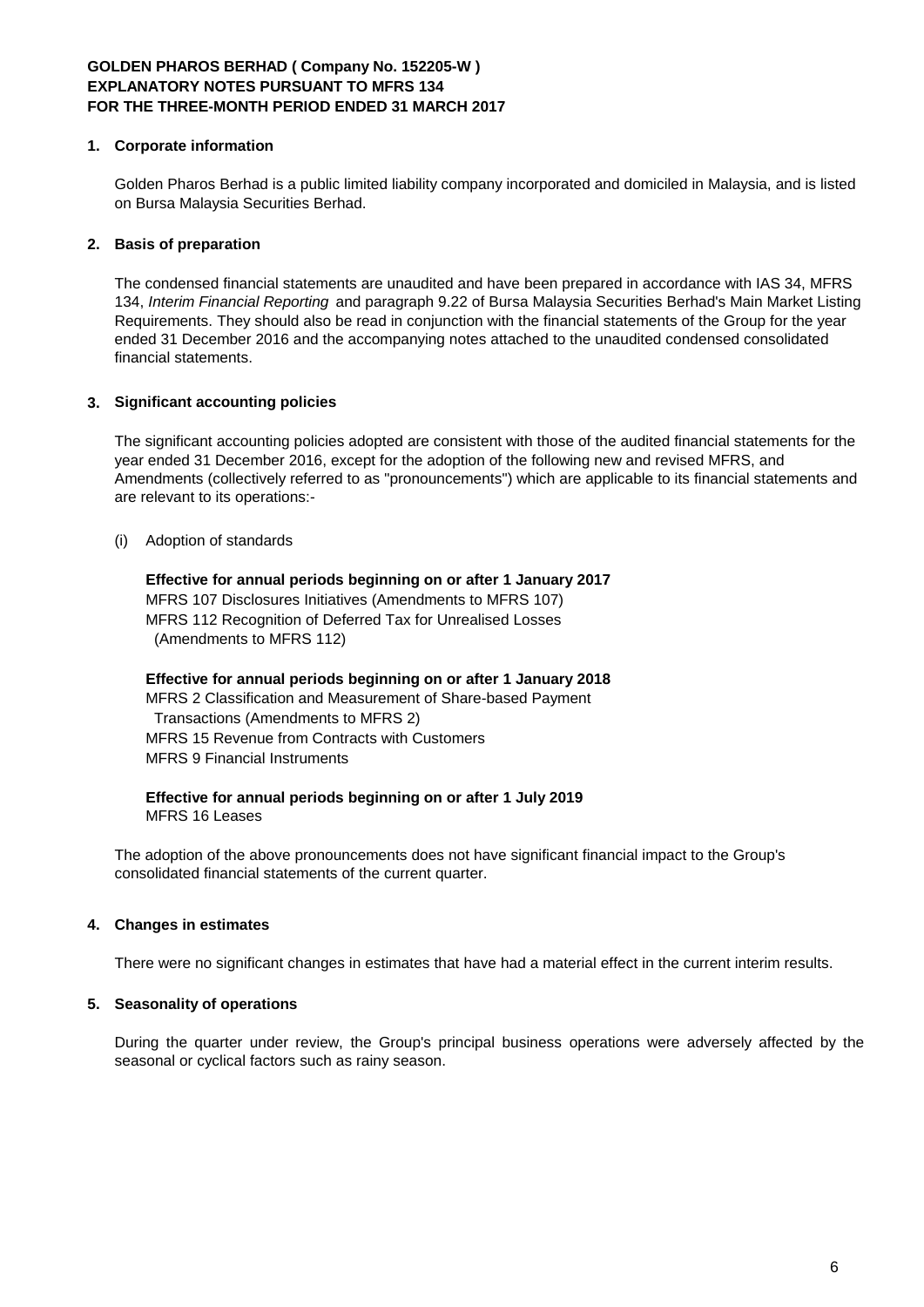## **6. Segment information**

The Group is organised into business units based on their products and services, and has three operating segments as follows:

- (i) Harvesting, sawmilling and kiln drying of timber.
- (ii) Manufacturing manufacturing and trading of glass.
- (iii) Others include investment holding, marketing and distribution agent and trading of wooden doors and woodchips, none of which are of a sufficient size to be reported separately.

There has been no material change in total assets and no differences in the basis of segmentation or in the basis of measurement of segment profit or loss as compared to the last annual financial statements.

|                                                    | Harvesting,<br>sawmilling and |                           |               |                     |
|----------------------------------------------------|-------------------------------|---------------------------|---------------|---------------------|
|                                                    |                               | kiln drying Manufacturing | <b>Others</b> | <b>Consolidated</b> |
|                                                    | <b>RM'000</b>                 | <b>RM'000</b>             | <b>RM'000</b> | <b>RM'000</b>       |
| <b>Results for 3 months ended</b><br>31 March 2017 |                               |                           |               |                     |
| Operating revenue                                  | 1,523                         | 6,596                     | 304           | 8,423               |
| Other operating income                             | 51                            | 58                        | 2             | 111                 |
| Expenses                                           | (4, 418)                      | (6, 338)                  | (1,201)       | (11, 957)           |
| (Loss)/profit before taxation                      | (2,844)                       | 316                       | (895)         | (3, 423)            |
| <b>Results for 3 months ended</b><br>31 March 2016 |                               |                           |               |                     |
| Operating revenue                                  | 2,475                         | 7,608                     | 21            | 10,104              |
| Other operating income                             | 149                           | 49                        | 44            | 242                 |
| Expenses                                           | (4, 953)                      | (7, 310)                  | (1, 279)      | (13, 542)           |
| (Loss)/profit before taxation                      | (2,329)                       | 347                       | (1, 214)      | (3, 196)            |

## **7. Loss before taxation**

Included in the loss before taxation are the following items:

|                                         | <b>Current quarter</b><br>3 months ended |               | <b>Cumulative quarter</b><br>3 months ended |               |
|-----------------------------------------|------------------------------------------|---------------|---------------------------------------------|---------------|
|                                         | 31.03.2017<br>31.03.2016                 |               | 31.03.2017                                  | 31.03.2016    |
|                                         | <b>RM'000</b>                            | <b>RM'000</b> | <b>RM'000</b>                               | <b>RM'000</b> |
| Interest income                         | (30)                                     | (61)          | (30)                                        | (61)          |
| Dividend income                         |                                          | (35)          |                                             | (35)          |
| Interest expenses                       | 31                                       | 111           | 31                                          | 111           |
| Depreciation of property, plant and     |                                          |               |                                             |               |
| equipment                               | 972                                      | 1,046         | 972                                         | 1,046         |
| Gain on disposal of property, plant and |                                          |               |                                             |               |
| equipment                               | (23)                                     | (78)          | (23)                                        | (78)          |
| Reversal of provision for short-term    |                                          |               |                                             |               |
| accumulating compensated absences       | (18)                                     | (17)          | (18)                                        | (17)          |
| Provision for retirement benefits       | 229                                      | 208           | 229                                         | 208           |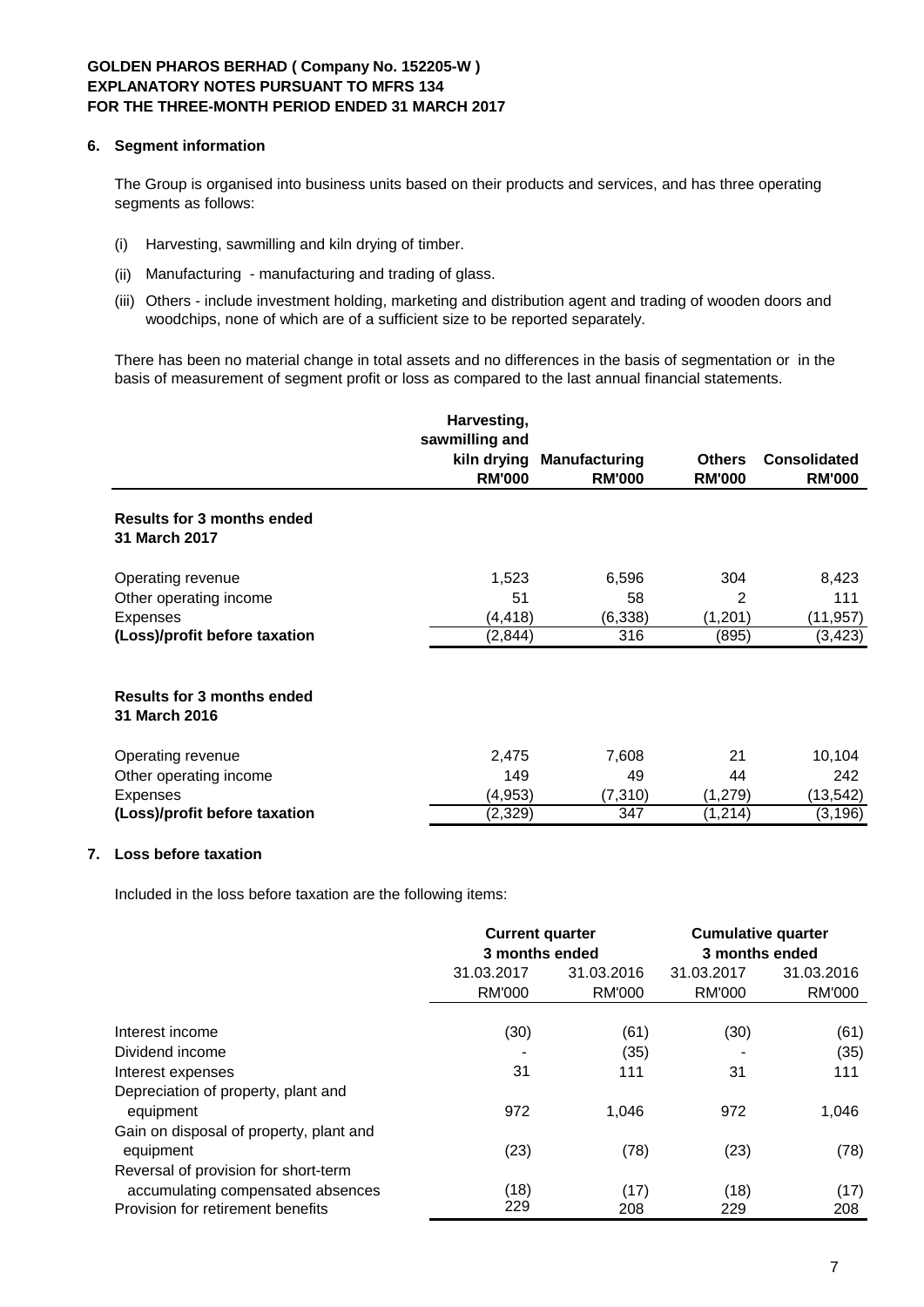## **8. Income tax benefit**

|                                                                | <b>Current quarter</b><br>3 months ended |                      | <b>Cumulative quarter</b><br>3 months ended |                      |
|----------------------------------------------------------------|------------------------------------------|----------------------|---------------------------------------------|----------------------|
|                                                                | 31.03.2017<br>RM'000                     | 31.03.2016<br>RM'000 | 31.03.2017<br>RM'000                        | 31.03.2016<br>RM'000 |
| Current income tax<br>Deferred income tax                      | 12<br>(174)                              | 22<br>(569)          | 12<br>(174)                                 | 22<br>(569)          |
| Over provision of deferred tax in<br>respect of previous years | (162)                                    | (67)<br>(614)        | (162)                                       | (67)<br>(614)        |
| Effective tax rate                                             | 4.7%                                     | 19.2%                | 4.7%                                        | 19.2%                |

Income tax expense is recognised in each interim period based on the best estimate of the weighted average annual income tax rate expected for the full financial year. For the current quarter financial period under review, the Group's effective tax rate was lower than statutory tax rate due to reversal temporary differences.

### **9. Loss per share**

Basic earnings per share amounts are calculated by dividing loss for the period, net of tax, attributable to owners of the parent by the weighted average number of ordinary shares outstanding during the period.

|                                                                                                             |          | <b>Current quarter</b><br>3 months ended |            | <b>Cumulative quarter</b><br>3 months ended |            |
|-------------------------------------------------------------------------------------------------------------|----------|------------------------------------------|------------|---------------------------------------------|------------|
|                                                                                                             |          | 31.03.2017                               | 31.03.2016 | 31.03.2017                                  | 31.03.2016 |
| Loss net of tax attributable to<br>owners of the parent used in the<br>computation of earnings<br>per share | (RM'000) | (3, 173)                                 | (2,570)    | (3, 173)                                    | (2,570)    |
| Weighted average number<br>of ordinary shares in issue                                                      | ('000)   | 134.547                                  | 134.547    | 134.547                                     | 134,547    |
| Basic loss per share                                                                                        | (sen)    | (2.36)                                   | (1.91)     | (2.36)                                      | (1.91)     |

### **10. Property, plant and equipment**

During the three-month period ended 31 March 2017, the Group has acquired property, plant and equipment at a cost of RM227,000 (31 March 2016: RM619,000). As at 31 March 2017, the total depreciation charged for the property, plant and equipment was RM972,000 (31 March 2016: RM1,046,000).

The Group has also disposed of assets with a carrying amount of RMNil during the three-months ended 31 March 2017 (31 March 2016 : RM81,000), resulting in a gain on disposal of RM23,000 (31 March 2016: RM78,000), recognised and included in operating expenses in the statement of profit or loss and other comprehensive income.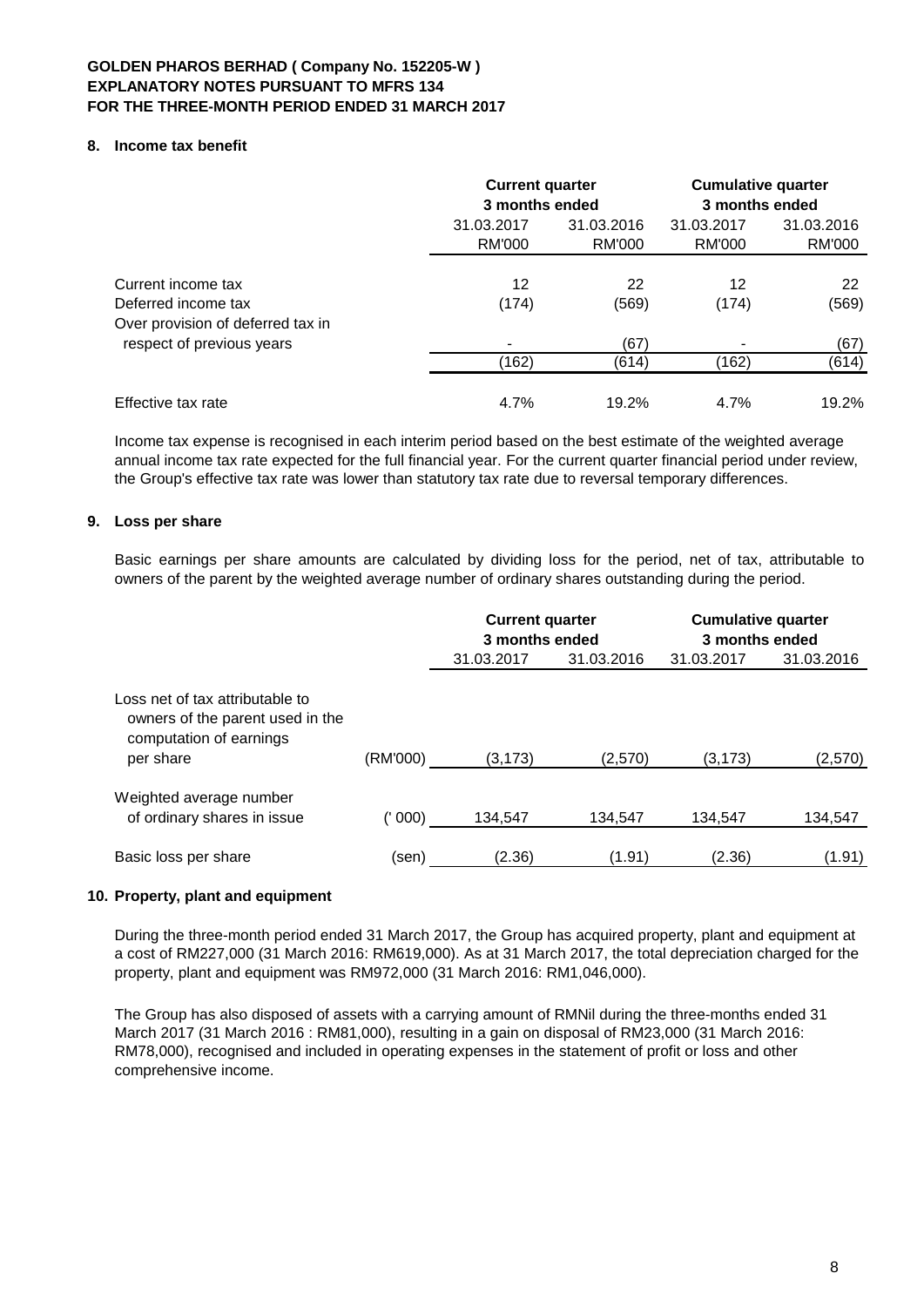## **11. Goodwill**

|                                                                          | Goodwill<br><b>RM'000</b> |
|--------------------------------------------------------------------------|---------------------------|
| Cost:                                                                    |                           |
| At 1 January 2016/31 December 2016/31 March 2017                         | 613                       |
| <b>Accumulated impairment:</b>                                           |                           |
| At 1 January 2016/31 December 2016/31 March 2017                         | (613)                     |
| Net carrying amount:<br>At 1 January 2016/31 December 2016/31 March 2017 |                           |

## **12. Fair value hierarchy**

The Group uses the following hierarchy for determining the fair value of all financial instruments carried at fair value:

- Level 1 Quoted (unadjusted) market prices in active markets for identical assets or liabilities
- Level 2 Valuation techniques for which the lowest level input that is significant to the fair value measurement is directly or indirectly observable
- Level 3 Valuation techniques for which the lowest level input that is significant to the fair value measurement is unobservable

As at the reporting date, the Group held the following financial assets that are measured at fair value:

|                                     | <b>Total</b><br><b>RM'000</b> | Level 1<br>RM'000 | Level 2<br><b>RM'000</b> | Level 3<br>RM'000 |
|-------------------------------------|-------------------------------|-------------------|--------------------------|-------------------|
| 31 March 2017                       |                               |                   |                          |                   |
| Available-for-sale financial assets |                               |                   |                          |                   |
| Equity shares                       | 2.952                         | 2.952             | -                        |                   |
| 31 December 2016                    |                               |                   |                          |                   |
| Available-for-sale financial assets |                               |                   |                          |                   |
| Equity shares                       | 2.946                         | 2.946             | -                        |                   |

No transfer between any levels of the fair value hierarchy took place during the current interim period and the comparative period. There were also no changes in the purpose of any financial assets that subsequently resulted in a different classification of that assets.

The Group does not hold credit enhancements or collateral to mitigate credit risk. The carrying amount of financial assets therefore represents the potential credit risk.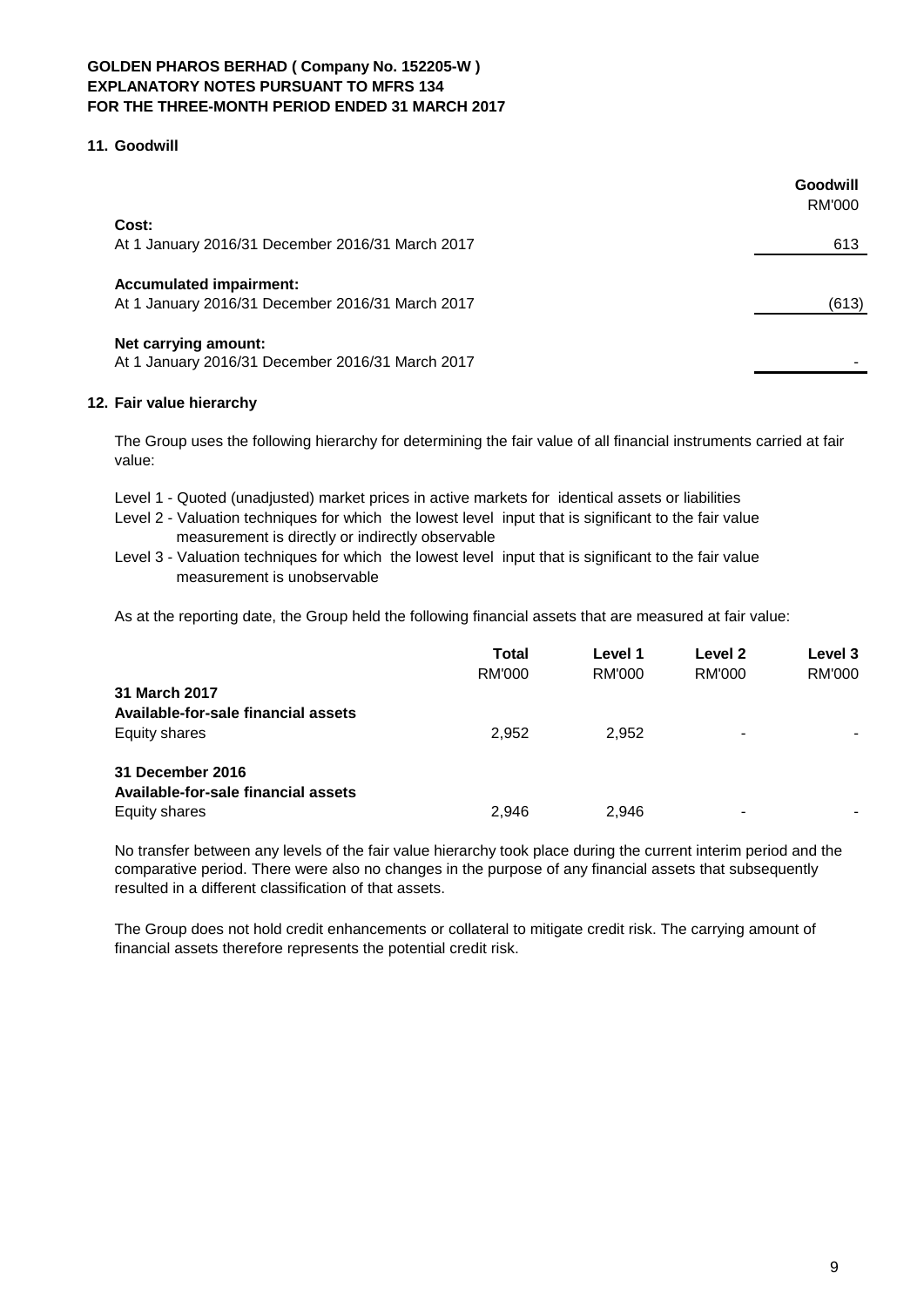# **13. Cash and bank balances**

Cash and bank balances comprised the following amounts:

|                                 | 31.03.2017<br><b>RM'000</b> | 31.12.2016<br>RM'000 |
|---------------------------------|-----------------------------|----------------------|
|                                 |                             |                      |
| Cash at banks and in hand       | 2,707                       | 9,183                |
| Deposits in licensed banks      | 2,691                       | 2,471                |
|                                 | 5,398                       | 11,654               |
| Less:                           |                             |                      |
| Bank overdrafts                 | (274)                       |                      |
| Deposits in licensed banks      | (2,066)                     | (2,046)              |
| Total cash and cash equivalents | 3,058                       | 9,608                |

## **14. Share capital and share premium**

There were no issuances, cancellation, repurchases, resale and repayments of debts and equity securities for the financial period ended 31 March 2017.

## **15. Borrowings**

|                  | 31.03.2017<br><b>RM'000</b> | 31.12.2016<br><b>RM'000</b> |
|------------------|-----------------------------|-----------------------------|
| <b>Current</b>   |                             |                             |
| Secured          | 1,091                       | 708                         |
| Non-current      |                             |                             |
| Secured          | 1,139                       | 750                         |
| Total borrowings | 2,230                       | 1,458                       |

# **16. Dividend**

There was no dividend declared by the Company during the financial period ended 31 March 2017 (31 March 2016: RMNil).

## **17. Commitments**

|                                                         | 31.03.2017<br><b>RM'000</b> | 31.12.2016<br>RM'000 |
|---------------------------------------------------------|-----------------------------|----------------------|
| <b>Capital expenditure</b>                              |                             |                      |
| Approved and contracted for:<br>Plant and machinery     | 10                          |                      |
| Motor vehicles                                          | 690                         |                      |
| Approved but not contracted for:<br>Plant and machinery | 3,379                       | 3,389                |
| Motor vehicles                                          |                             | 690                  |
|                                                         | 4,079                       | 4,079                |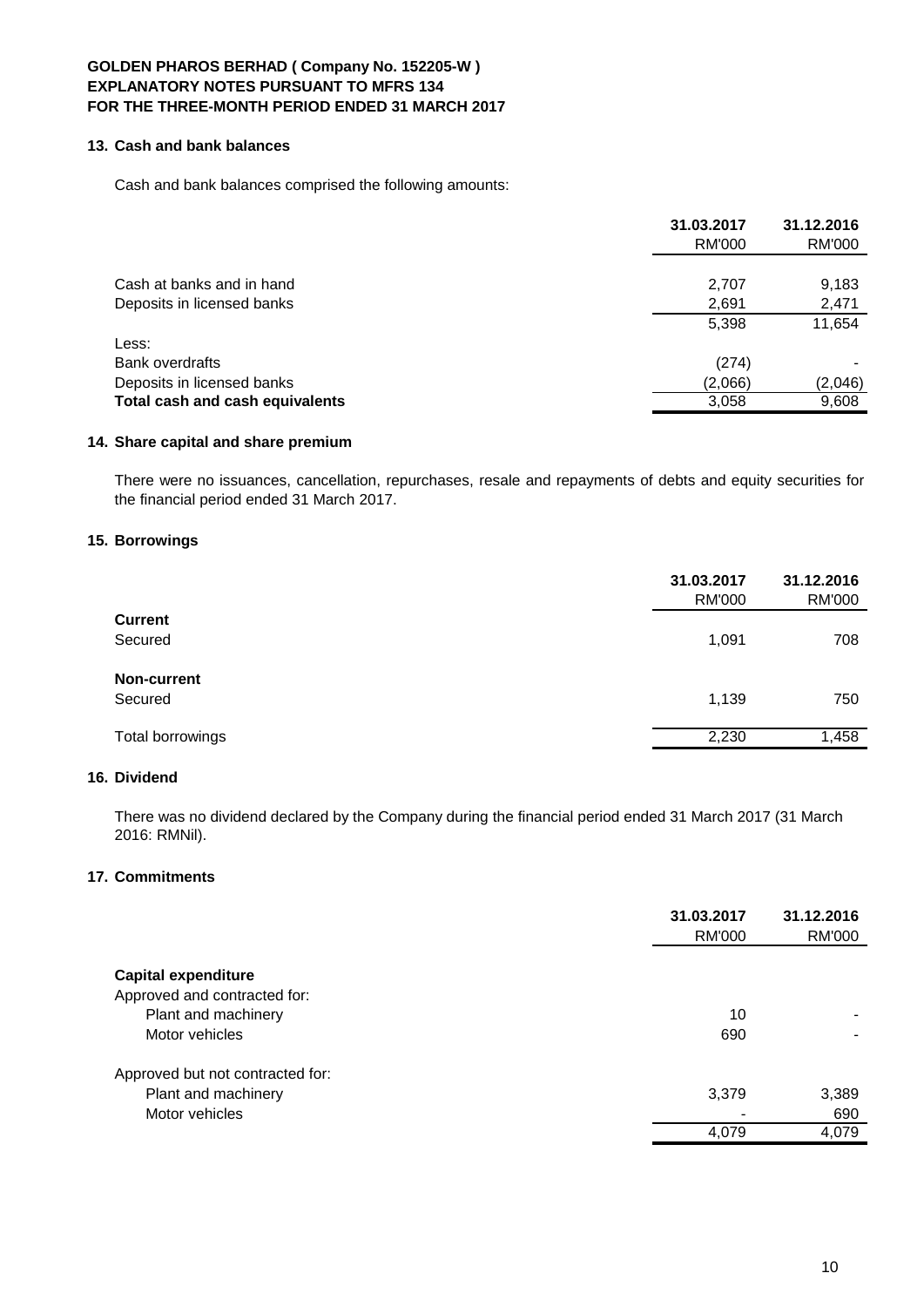# **18. Related party transactions**

The following table provides information on the transactions which have been entered into with related parties during the three-month periods ended 31 March 2017 and 31 December 2016 as well as the balances with the related parties as at 31 March 2017 and 31 December 2016:

|                                                     |            | Loans<br>from related<br>parties<br><b>RM'000</b> | <b>Interest</b><br>on loans<br>from related<br>parties<br><b>RM'000</b> | <b>Amounts</b><br>owed to<br>related<br>parties<br>RM'000 |
|-----------------------------------------------------|------------|---------------------------------------------------|-------------------------------------------------------------------------|-----------------------------------------------------------|
| Entities with significant influence over the Group: |            |                                                   |                                                                         |                                                           |
| Holding company                                     |            |                                                   |                                                                         |                                                           |
| Terengganu Incorporated Sdn. Bhd.                   | 31.03.2017 | ٠                                                 |                                                                         | 14,199                                                    |
| ("TISB")                                            | 31.12.2016 | 3                                                 | 42                                                                      | 14,199                                                    |
| A corporate shareholder                             |            |                                                   |                                                                         |                                                           |
| Lembaga Tabung Amanah Warisan                       | 31.03.2017 | -                                                 |                                                                         | 640                                                       |
| Negeri Terengganu ("LTAWNT")                        | 31.12.2016 |                                                   |                                                                         | 640                                                       |
|                                                     |            |                                                   |                                                                         |                                                           |

# **19. Events after the reporting period**

There were no material events after reporting period during the current quarter.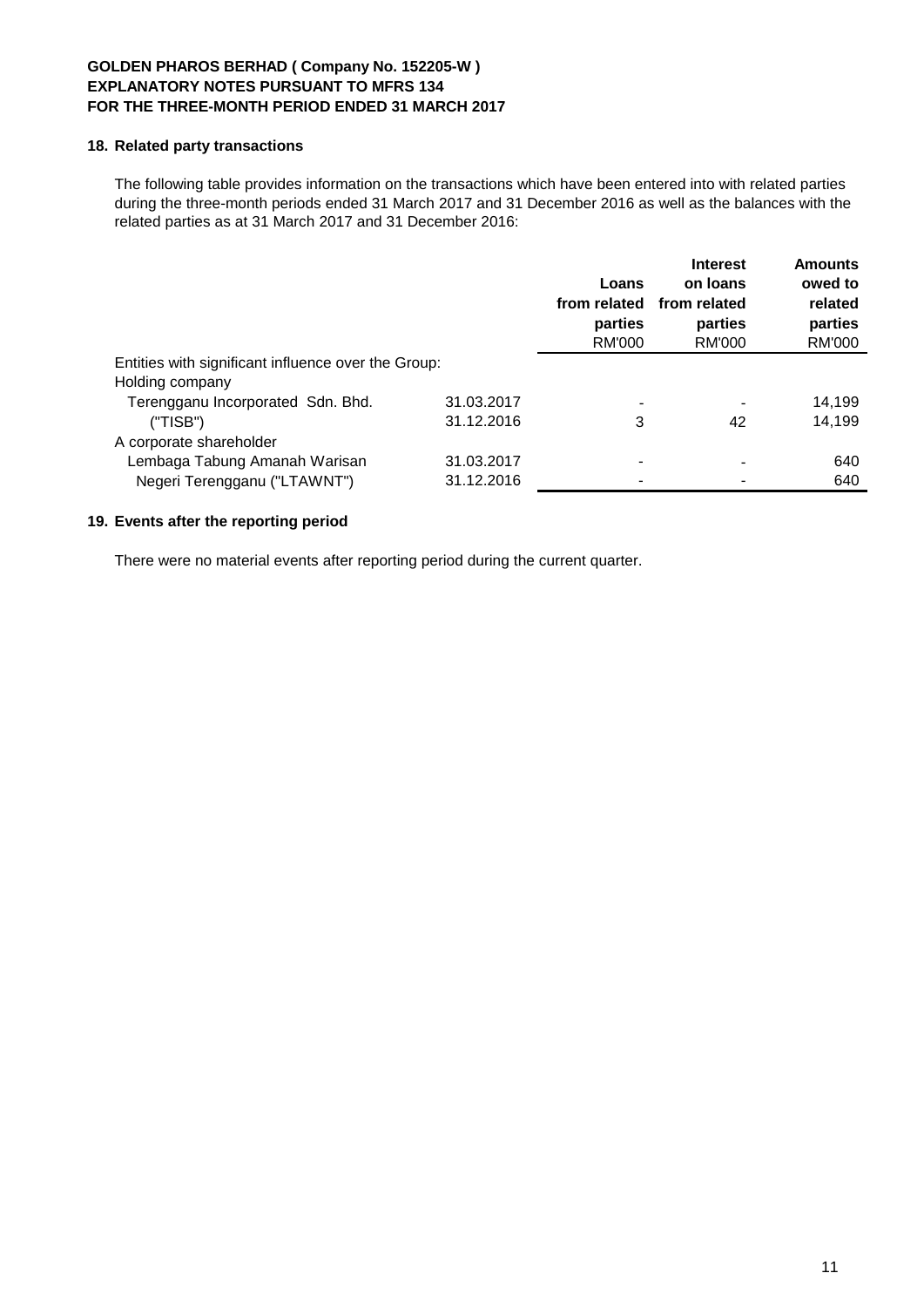### **20. Performance review**

### **(a) Current Quarter vs Corresponding Quarter of Previous Period (1Q17 vs 1Q16)**

The Group's revenue for the current quarter was RM8.42 million, dropped by 17% from RM10.10 million reported in the previous year's corresponding quarter. Consequently, the Group recorded a loss before taxation of RM3.42 million as compared to a loss before taxation of RM3.20 million recorded in the previous year's corresponding quarter.

### **Harvesting, sawmilling and kiln drying segment**

The segment's operating revenue of RM1.52 million in the current quarter was 38% lower than the preceding year's corresponding quarter of RM2.48 million. As a result, the segment incur a loss before taxation of RM2.84 million as compared to RM2.33 million recorded in the preceding year's corresponding quarter. The factor that contributed to the higher loss was the significant reduction in the sales of sawn timber from 1,559 tonne in the preceding year's corresponding quarter to 708 tonne in the current quarter.

### **Manufacturing segment**

During the quarter under review, manufacturing segment recorded a profit before taxation of RM0.32 million, representing a decrease of 9% from RM0.35 million reported in the previous year's corresponding quarter. The decrease in profit before taxation was in line with the decrease in the segment's revenue during the quarter under review.

### **Others segment**

Other segment recorded an improvement during the quarter under review where the loss before taxation decreased by 26% to RM0.90 million as compared to RM1.21 million recorded in the previous year's corresponding quarter. The improvement in the quarter under review was contributed by the increase in operating revenue primarily as a result of contribution from new business in woodchips

### **21. Material change in performance of operating segments of current quarter compared with immediate preceding quarter**

|                               | <b>Current</b><br>quarter<br>31.03.2017<br><b>RM'000</b> | Immediate<br>preceding<br>quarter<br>31.12.2016<br><b>RM'000</b> |
|-------------------------------|----------------------------------------------------------|------------------------------------------------------------------|
| Revenue                       | 8,423                                                    | 16,143                                                           |
| (Loss)/profit before taxation | (3, 423)                                                 | 597                                                              |

The Group reported loss before taxation of RM3.42 million in the current quarter as compared to a profit before taxation of RM0.60 million reported in the immediate preceding quarter. The significant variance in Group's performance was mainly contributed by the declining in harvesting, sawmilling and kiln drying segment's profit.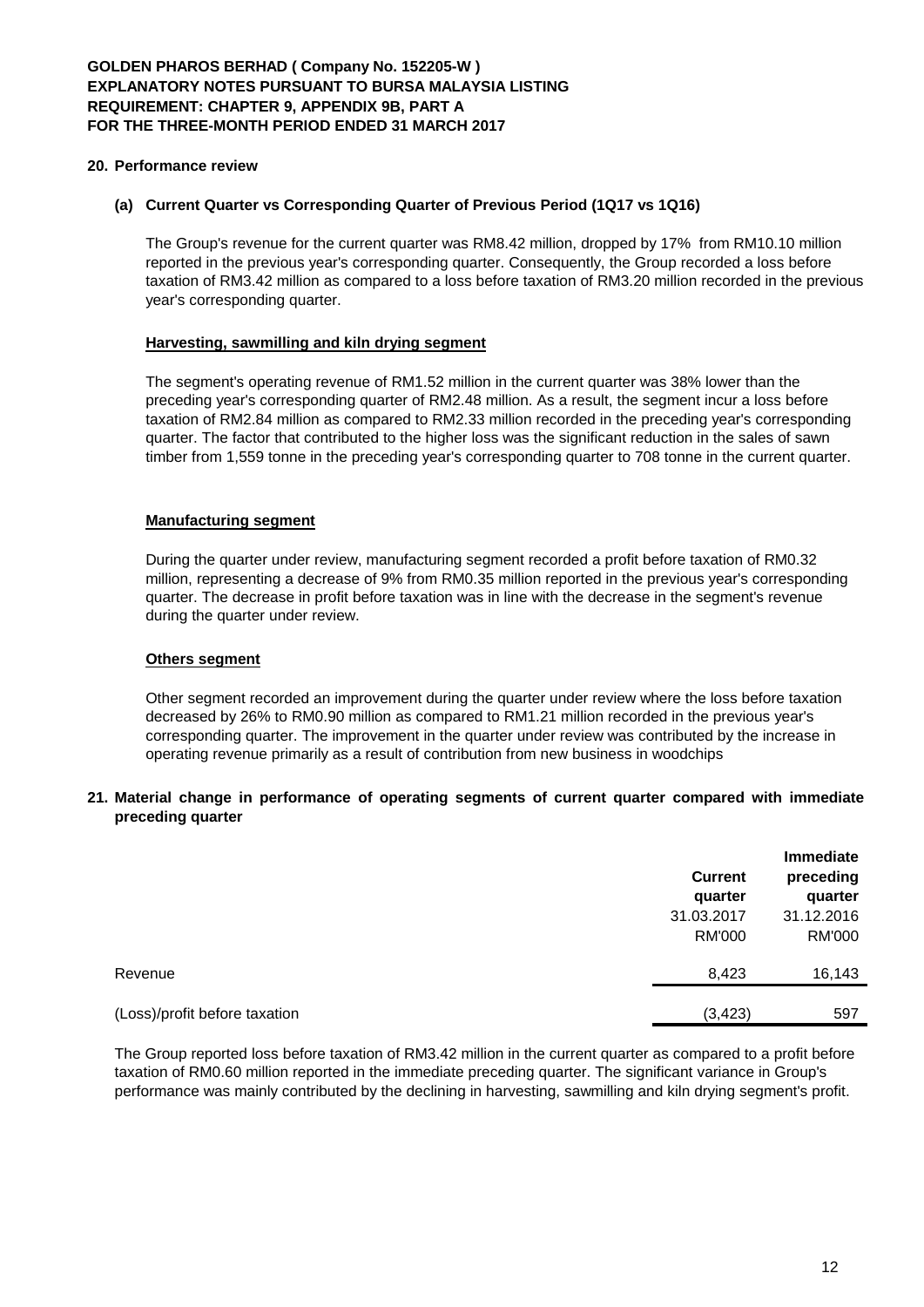## **GOLDEN PHAROS BERHAD ( Company No. 152205-W ) EXPLANATORY NOTES PURSUANT TO BURSA MALAYSIA LISTING REQUIREMENT: CHAPTER 9, APPENDIX 9B, PART A FOR THE THREE-MONTH PERIOD ENDED 31 MARCH 2017**

### **21. Material change in performance of operating segments of current quarter compared with immediate preceding quarter (continued)**

During the quarter under review, the harvesting, sawmilling and kiln-drying segment reported loss before taxation of RM2.84 million as compared to profit before taxation of RM0.67 million in the immediate preceding quarter. This was due to the gain on disposal of investment secutiries of RM2.90 million recorded in the previous quarter, while there was none in the current quarter. Meanwhile, the segment's revenue was at RM1.52 million, 76% lower than the immediate preceding quarter of RM7.82 million. The adverse performance was closely related to lower sales performance in sawn timber from 2,919 tonne to 708 tonne in the quarter under review.

Similarly, the manufacturing segment's profit before tax reduced by 53% to RM0.32 million in the current quarter as compared to RM0.68 million in the immediate preceding quarter. The result was in line with the decrease in operating revenue as sales volume of glasses declined from 95,077units to 93,708 units in the current quarter.

Despite the increase in operating revenue by 32% in the current quarter, other segment showed a slight increase in loss before taxation from RM0.75 million reported in the immediate preceding quarter to RM0.90 million in the current quarter. The increase was due to the increase in certain administrative expenses.

### **22. Commentary on prospect**

#### **Harvesting, sawmilling and kiln drying of timber**

Internal logs extraction and mid-stream activities are expected to improved in the coming quarters as athe weather conditions improve. However, harvesting activity will continue to face challenges such as ability to achieve optimum extraction yield per hectare, new stringent regulations by the Forestry Department which need to be complied, and increase in operational cost.

#### **Manufacturing**

Price volatility and availability of raw materials will cause greater challenge to the Group. Competition remains very stiff especially in the local market as the customers demand price reduction and high quality products.

With the continuos supply to the current local projects, the segment is thus, expected to achieve marginal profit for the next quarter.

The Board will continue to intensify its effort to improve efficiency, productivity and profitability of the Group for the current financial year.

#### **23. Changes in material litigation**

There was no material litigation against the Group.

#### **24. Dividend payable**

There was no dividend paid by the Company during the financial period ended 31 March 2017 (31 March 2016: RMNil).